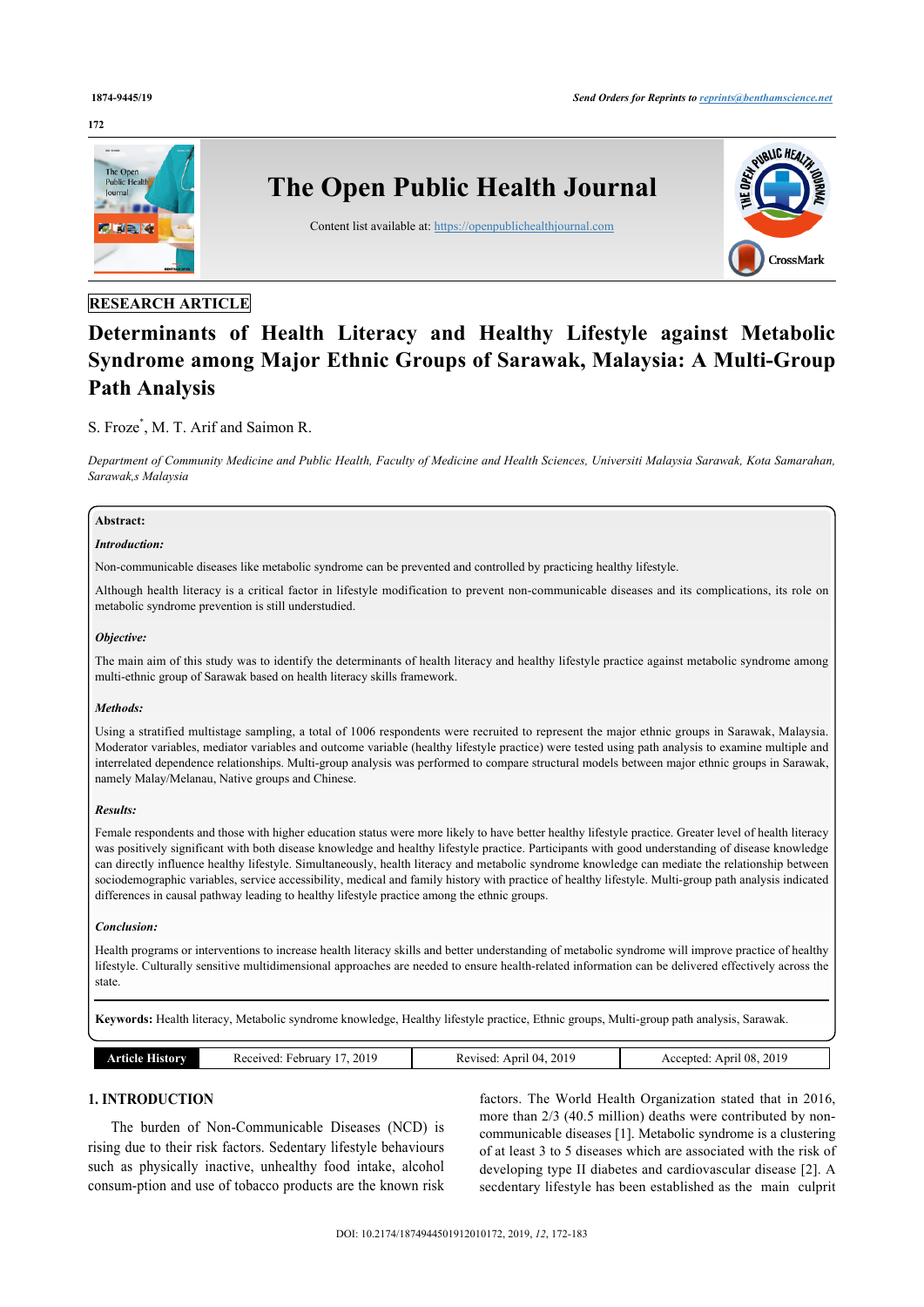[[3](#page-9-2), [4\]](#page-10-0).Presently, people are more inclined towards unhealthy lifestyles, which contributed to the rise in the prevalence of metabolic syndrome globally [\[5,](#page-10-1) [6\]](#page-10-2). National Health Morbidity Survey Malaysia (NHMS) reported a worrying trend of unhealthy lifestyle practice among the general population of Malaysia[[7\]](#page-10-3). The survey findings of the Department of Statistics, Malaysia reported ischemic heart disease as the principal cause of death regardless of ethnicity and gender among Malaysian population in 2017, [\[8\]](#page-10-4). In the early years, most of the models that describe health literacy were in the context of individual health literacy level. Freedman *et al.* (2009) in their article Public Health Literacy Defined discussed about the importance of public health literacy and how it is also vital to focus on primary prevention of diseases rather than just on the secondary and tertiary prevention [[9](#page-10-5)]. Health or disease knowledge means information, facts, and skills developed throughout the course of life either *via* experience or education [[10\]](#page-10-6). It allows us to have a greater understanding of healthrelated matters. Nutbeam (2000) proposed a model of health literacy which consists of three levels [\[11](#page-10-7)]. Firstly, the functional health literacy requires a person to possess a basic skill in reading and writing. This is the basic stage of health literacy and its assessment involves tools such as printed health materials or documents. The second level, communicative health literacy, requires more advanced skills than the functional components as it is necessary to extract information and applying it depending on the situations. In the meantime, the third level of critical health literacy is a skill that enables us to analyse health information critically and applying it to employ a better control of any situation. Prevention of Metabolic syndrome, like other similar chronic diseases, has been proven to be effective with the intervention on nutritional intake, promotion of physical activity, psychosocial care and education. The objective of this study was to identify the determinants of healthy lifestyle practices against metabolic syndrome among the multi-ethnic population of Sarawak, Malaysia. we studied the relationship between sociodemographic characteristics, service factor, medical history, health literacy and metabolic syndrome knowledge using path analysis to determine the causal pathway which contributed to healthy lifestyle practice. The following hypotheses were tested: (1) The level of health literacy will influence the practice of healthy lifestyle. (2) Disease knowledge can mediate health literacy and practice of healthy lifestyle to prevent metabolic syndrome.

# **2. MATERIALS AND METHODS**

#### **2.1. Development of the Model**

Reference was made to the conceptual model on health literacy skills framework[[12\]](#page-10-8). The principle of the model indicates the competencies related to the process of accessing, understanding, appraising and applying health-related information. In this case, health-related information was specifically based on metabolic syndrome. Health literacy component was based on Nutbeam (2000) theory of health literacy. This model demonstrates the relationship between determinants and preventive care of metabolic syndrome with health literacy and knowledge as a potential mediator. Existing evidence also suggested that variables such as age and gender have a strong direct and moderation effect on healthy lifestyle practice [[13](#page-10-9), [14](#page-10-10)]. Thus, a direct arrow was added linking socio-demographic construct and healthy lifestyle practice (Fig. **[1](#page-1-1)**).

#### **2.2. Sample and Procedure**

Study participants were citizens of Sarawak, which is one of the fourteen states of Malaysia. This is the largest state of Malaysia which consists of numerous major ethnic groups. This project was carried out between April 2017 and October 2018 (488 days). The respondents were 18 years old and above and recruited from the whole state through stratified multistage sampling. Medical and health personnel were excluded from these cross-sectional population surveys. The estimated sample size was 1200 calculated based on the prevalence of adequate physical activity in Sarawak (59.2%) from the National Health Morbidity Survey Malaysia in 2015[[7](#page-10-3)]. A total of 1119 respondents were recruited with response rate of 93.3%. After data cleaning and missing data analysis, a total of 1006 subjects were included for analysis. The state of Sarawak, located in the third largest island in the world, Borneo is divided into 12 divisions. It is known to have an ethnically diverse population. Multistage stratified sampling technique was used to select divisions and districts for data collection (Fig. **[2](#page-2-0)**).

#### **2.3. Measures**

Interviewer-assisted questionnaire was used. The first part of the questionnaire assessed socio-demographic variables and past medical illness. For health literacy, a three-level health literacy model was developed by Suka *et al.* (2013) which included five items for functional HL, five items for communicative HL, and four items for critical HL[[15](#page-10-11)]. Participants were required to rate each item on a 5-point Likert scale ranging from 1(strongly disagree) to 5 (strongly agree). Reversed scoring was required for functional health literacy component. Total scores of health literacy were calculated and higher scores signify better health literacy. Disease knowledge section consisting of 20 questions focused on metabolic syndrome. For every question, the respondents were required to select one correct answer out of 3 options (True, False or Don't Know). Metabolic syndrome knowledge was assessed based on a 3 points likert scale (True, False or Don't Know) questionnaire adopted from Yahia N. *et al.* (2014) [[16\]](#page-10-12). A total of 20 questions focused on risk factors, complications and prognosis of metabolic syndrome. Simple Lifestyle Indicator Questionnaire (SLIQ), developed by Godwin et al. (2008) was used to assess healthy lifestyle practices on non-communicable diseases[[17](#page-10-13)]. In total, there were five constructs: Diet (3 questions), activity (3 questions), alcohol consumption (3 questions), smoking (2 questions), and stress (1 question). Subsequently, a raw score was obtained for every construct. Overall SLIQ scores ranged from 0 to 10. The higher the score, the healthier the lifestyle.

<span id="page-1-1"></span><span id="page-1-0"></span><sup>\*</sup> Address correspondence to this author at the Department of Community Medicine and Public Health, Faculty of Medicine and Health Sciences, Universiti Malaysia Sarawak, Kota Samarahan, Sarawak, Malaysia; Tel: 60198282525; E-mail: [samfroze85@yahoo.com](mailto:samfroze85@yahoo.com)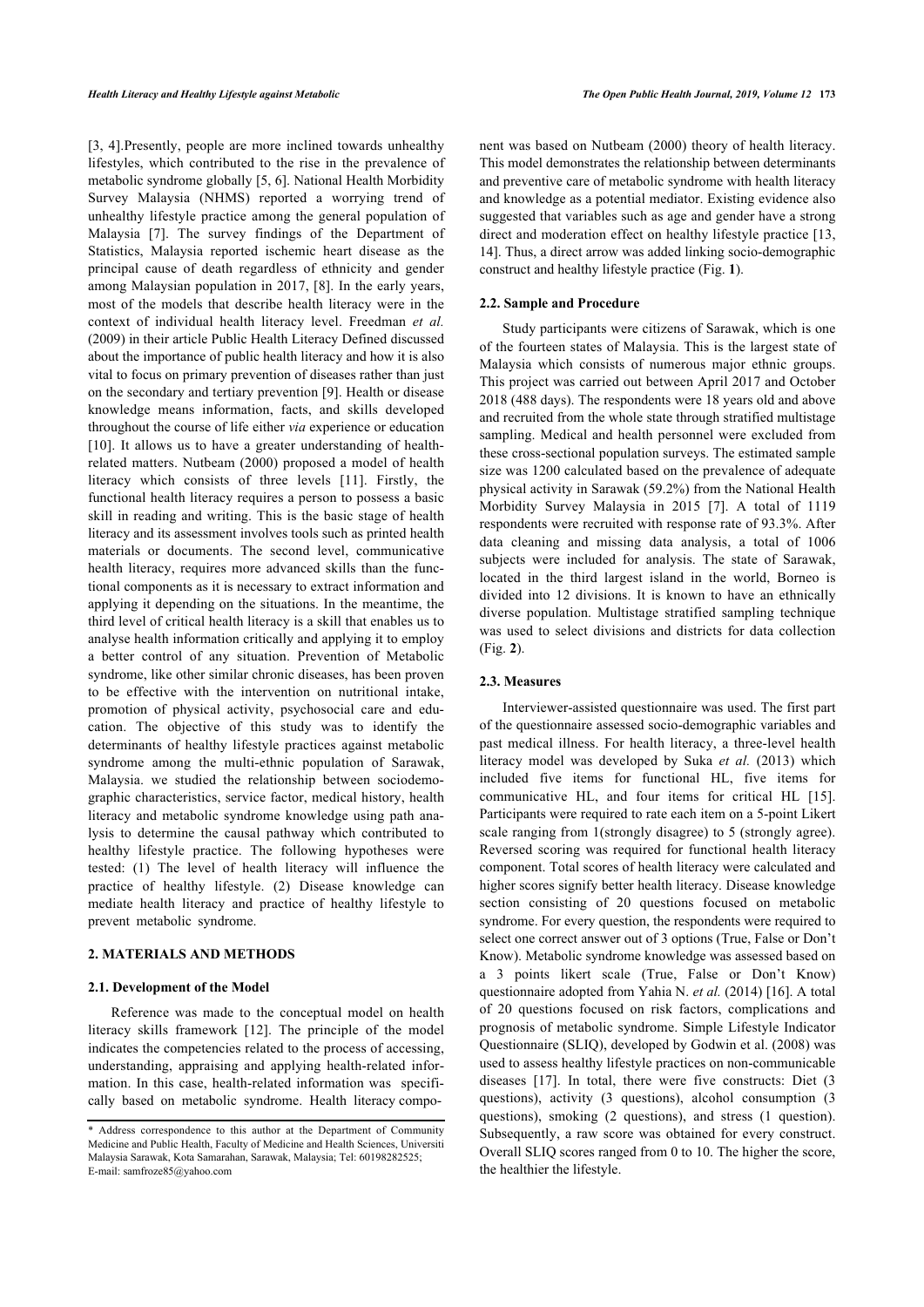

**Fig. (1).** Model showing hypotheses of determinants influencing healthy lifestyle practice for prevention of metabolic syndrome. \*Ethnicity was used as a reference point for multi-group analysis

<span id="page-2-0"></span>

**Fig. (2).** Diagram of the sampling method throughout the state of Sarawak, Malaysia.

#### **2.4. Statistical Analysis**

Data were assessed using the Statistical Package for Social Science (SPSS) IBM version 23. All the data were thoroughly checked and cleaned prior to analysis. Missing data analysis was performed to identify the percentage of missing data for all the variables and items. Prior to major analysis, outliers were removed. Once outliers were detected, they were first checked for coding errors. Descriptive statistics was used to describe the fundamental features of the data in this study. It provides simple summaries about the sample and the measures such as percentage and mean scores with standard deviation. Pearson correlation was run to determine the relationship between health literacy and preventive lifestyle practice. Independent ttest and one-way ANOVA were used to detect differences between the healthy lifestyle practice across the sociodemographic variables. For analysis involving ANOVA, Bonferroni adjustment was used. For every analysis, the significance level was set at 0.05.

# **2.5. Data Modelling**

The main purpose of path analysis in this study was to examine multiple and interrelated dependence relationships [[18](#page-10-14)]. Amos software version 23 was used to run the maximum likelihood to obtain an estimation of the coefficient. Firstly, the correlations of the main study variables were examined. Gender, education, chronic illness, family history of ischemic heart disease and distance of health care facilities were dummy coded. Subsequently, path analysis was conducted to test the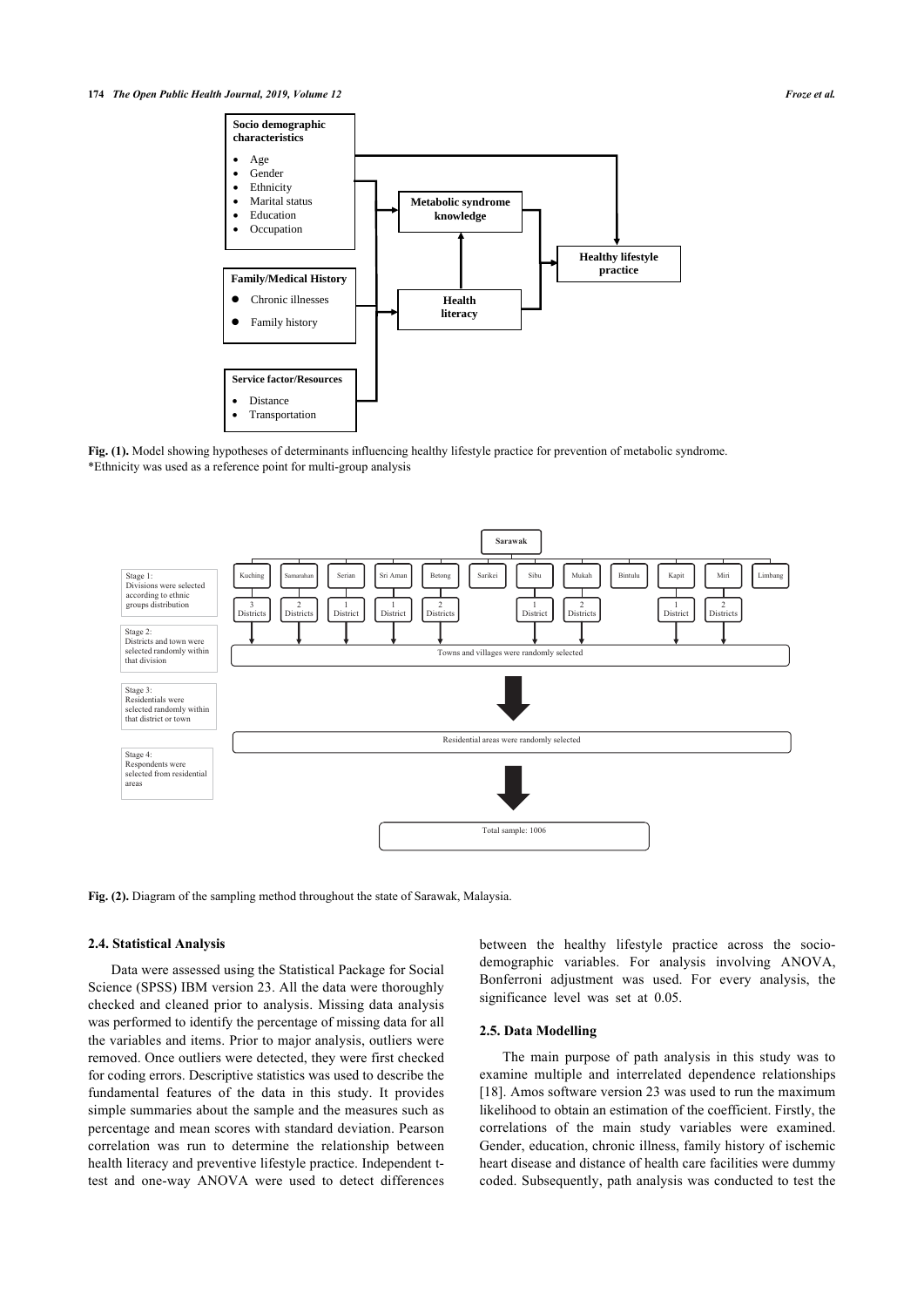associations between socio-demographic variables, health literacy, health knowledge and healthy lifestyle practice. In the presence of non-normality, bootstrapping was performed as a remedy. Bootstrapping analyses were done by replicating 3000 samples to obtain reliable 95% confidence intervals of not normally distributed parameters [\[19](#page-10-15)] Subsequently, a multigroup analysis was conducted and the respondents were stratified into 3 groups, namely Malay/Melanau, Native and Chinese. For model fit, the Comparative Fit Index (CFI), Adjusted Goodness-of-Fit Index (AGFI), Root-Mean-Squared Error of Approximation (RMSEA), (TLI) and chi-square statistics were generated. The cut-off point was 0.07 and below for RMSEA [\[20](#page-10-16)], and 0.90 and above for AGFI, TLI and CFI [[21,](#page-10-17) [22](#page-10-18)]. The acceptable range for CMIN/df was  $1 - 5$ . The chisquare statistics was generated by bootstrapping sampling distribution and Bollen-Stine statistics[[23\]](#page-10-19).

#### **2.6. Ethical Consideration**

Medical Research Ethics Committee of Universiti Malaysia Sarawak (UNIMAS) granted approval to conduct this research. Respondents were briefed about this project and participation was voluntary. Formal written consent was obtained, and confidentiality of information was assured.

# **3. RESULTS**

# **3.1. Respondents' Characteristics**

The age range of our respondents was 18 to 93 years old with the mean age of 36.8 (14.53) years (Table **[1](#page-3-0)**). Majority of the respondents were married and obtained a secondary education. Out of 1006 respondents, the majority were employed, living within 5 to 10 km from the nearest health care facilities and without any chronic illnesses. In term of ethnic group distribution, 16.9% of them were Malays, 18.9% were Ibans, 19.1% from the Chinese ethnic group, 16.4% were Melanau, 15.6% were Bidayuh and Orang Ulu were13.1%. Prior to

performing path analysis, a correlation among the variables was tested. Table**2** shows correlations between sociodemographic variables, health literacy components, metabolic syndrome knowledge and healthy lifestyle practices. Healthy lifestyle practice was positively correlated with gender, health literacy and metabolic syndrome knowledge. Advancement in age decreased healthy lifestyle practice. The ethnic groups were categorised into Malay/Melanau, Native and Chinese for multi-group analysis.

# **3.2. Path Analysis**

A final path model was constructed after the removal of non-significant constructs and mediation analysis. Overall, the constructs accounted for 11 percent of the total variance in healthy lifestyle practice among the population of Sarawak (Fig.**3**). As shown in Table**3**, Gender directly influenced healthy lifestyle practice. Female respondents were more likely to practice better lifestyle behaviours compared to the male respondents we (beta = 0.277, 95% CI: 0.229 - 0.324, *p* = 0.002). Younger respondents reported to have better healthy lifestyle practice than older respondents (beta= -0.071, 95% CI: -0.119, -0.019, *p =*0.019). Service factor, the distance of nearest health care facilities also significantly affected health knowledge level. Individual who were living nearer to health care facilities (within 5km radius) reported to have better metabolic syndrome knowledge compared to those staying more than the 5km radius from the nearest health care facilities (beta= 0.085, 95% CI: 0.031 - 0.138, *p* = 0.010). Respondents who lived more than 5km from the health care facility reported to have better health literacy status compared to those who lived nearer to the health care facility. Respondents with chronic illnesses were more likely to have a higher level of metabolic syndrome knowledge. (beta= 0.087, 95% CI: 0.041 - 0.140,  $p = 0.003$ ). Metabolic syndrome knowledge was reported to be positively significant with the practise of healthy lifestyle (beta= 0.080, 95% CI: 0.021- 0.139, *p* = 0.037).

<span id="page-3-0"></span>**Table 1. Demographic characteristics of study respondents according to healthy lifestyle practice.**

| <b>Characteristics</b>                                                                                             | Frequency $(\% )$                                     | <b>Healthy Lifestyle</b><br>Practice,<br>Mean (SD) | $p$ value |
|--------------------------------------------------------------------------------------------------------------------|-------------------------------------------------------|----------------------------------------------------|-----------|
| Age<br>Young adults $[18 - 25]$<br>Adulthood $[26 - 40]$<br>Middle age $[41 - 60]$<br>Elderly $[>60]$<br>Mean (SD) | 281(28)<br>369(37)<br>278(28)<br>78(8)<br>36.8(14.53) | 7.5(1.33)<br>7.4(1.35)<br>7.1(1.45)<br>7.1(1.46)   | 0.023     |
| Gender<br>Male<br>Female                                                                                           | 461(46)<br>545(54)                                    | 6.9(1.49)<br>7.7(1.18)                             | < 0.001   |
| <b>Marital status</b><br>Married<br>Unmarried                                                                      | 658(65)<br>348(35)                                    | 7.3(1.41)<br>7.3(1.35)                             | 0.574     |
| <b>Education</b><br>Primary and lower<br>Secondary<br>Higher                                                       | 245(24)<br>575(57)<br>186(19)                         | 7.2(1.47)<br>7.3(1.37)<br>7.5(7.34)                | 0.057     |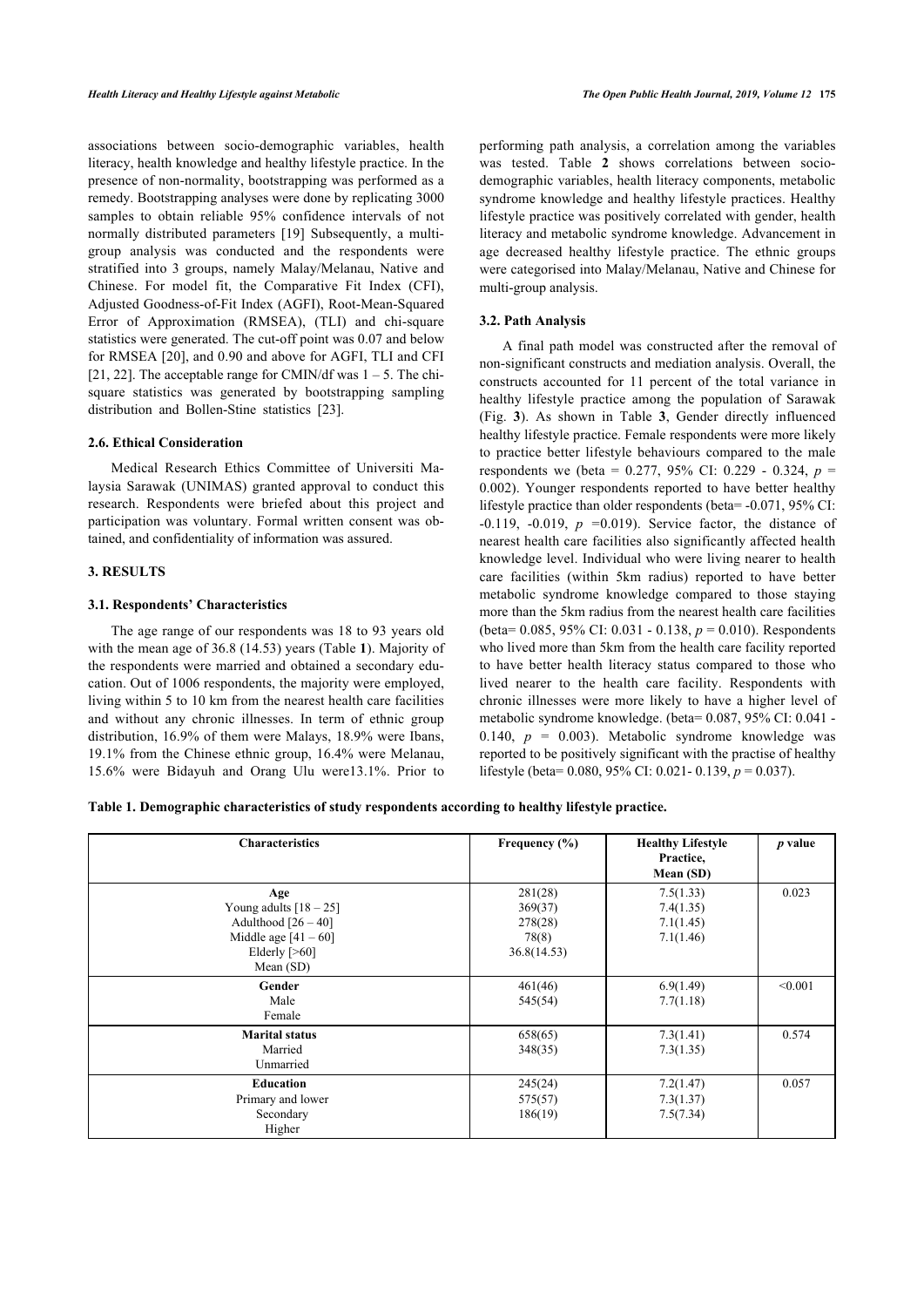# **176** *The Open Public Health Journal, 2019, Volume 12 Froze et al.*

| <b>Characteristics</b>                                            | Frequency $(\% )$             | <b>Healthy Lifestyle</b><br>Practice,<br>Mean (SD) | $p$ value |
|-------------------------------------------------------------------|-------------------------------|----------------------------------------------------|-----------|
| <b>Employment</b><br>Employed<br>Unemployed<br>Housewives         | 717(71)<br>98(10)<br>191(19)  | 7.2(1.44)<br>7.5(1.40)<br>7.5(1.15)                | 0.089     |
| <b>Ethnicity</b><br>Malay/Melanau<br><b>Natives</b><br>Chinese    | 335(33)<br>479(48)<br>192(19) | 7.3(1.40)<br>7.3(1.45)<br>7.3(1.21)                | 0.816     |
| Distance to health care facilities<br>Within 5km<br>More than 5km | 327(33)<br>366(36)            | 7.3(1.42)<br>7.3(1.38)                             | 0.903     |
| <b>Chronic illnesses</b><br>Yes<br>N <sub>o</sub>                 | 324(32)<br>682(68)            | 7.2(1.39)<br>7.3(1.39)                             | 0.366     |
| First degree relative with history of heart disease<br>Yes<br>No  | 260(26)<br>746(74)            | 7.3(1.40)<br>7.3(1.36)                             | 0.981     |

<span id="page-4-1"></span> $SD = Standard deviation$ 



Fig. (3). Path model with standardized coefficient for overall respondents (n=1006). Dummy coding: Gender: male=0, female=1

Education: primary and below= 0, Secondary and above= 1

Distance: less than 5 km =  $0$ , more than 5 km =  $1$ 

Chronic illness, family history of IHD: no= 0, yes= 1

<span id="page-4-0"></span>

| Table 2. Sample correlation matrix among theorized latent factors influencing practice of healthy lifestyle. |  |  |  |
|--------------------------------------------------------------------------------------------------------------|--|--|--|
|--------------------------------------------------------------------------------------------------------------|--|--|--|

| Age                   | 1.00      |          |          | -         |           |           |          |          |      |
|-----------------------|-----------|----------|----------|-----------|-----------|-----------|----------|----------|------|
| Gender                | $-0.076*$ | 1.000    |          | ۰         |           |           |          |          |      |
| Family history of IHD | 0.016     | 0.010    | 1.000    | ۰         | ۰         |           | -        |          |      |
| Distance              | 0.026     | $-0.029$ | $-0.029$ | $-0.029$  |           |           |          |          |      |
| Chronic Illness       | $0.076*$  | $-0.019$ | 0.098*   | 0.042     | 1.000     |           |          |          |      |
| Education             | 0.047     | $-0.006$ | 0.049    | $-0.062*$ | $-0.253*$ | 1.000     |          |          |      |
| Health Literacy       | 0.010     | $0.066*$ | $0.015*$ | 0.062     | 0.028     | $0.147**$ | 1.000    |          |      |
| MetS Knowledge        | $-0.001$  | $0.018*$ | 0.070    | $-0.068*$ | 0.009     | $0.042**$ | $0.223*$ | 1.00     |      |
| Healthy Lifestyle     | $-0.091*$ | $0.292*$ | 0.012    | 0.011     | 0.007     | 0.012     | $0.130*$ | $0.118*$ | 1.00 |

\*= $P$  value < 0.05, \*\*=  $P$  value < 0.001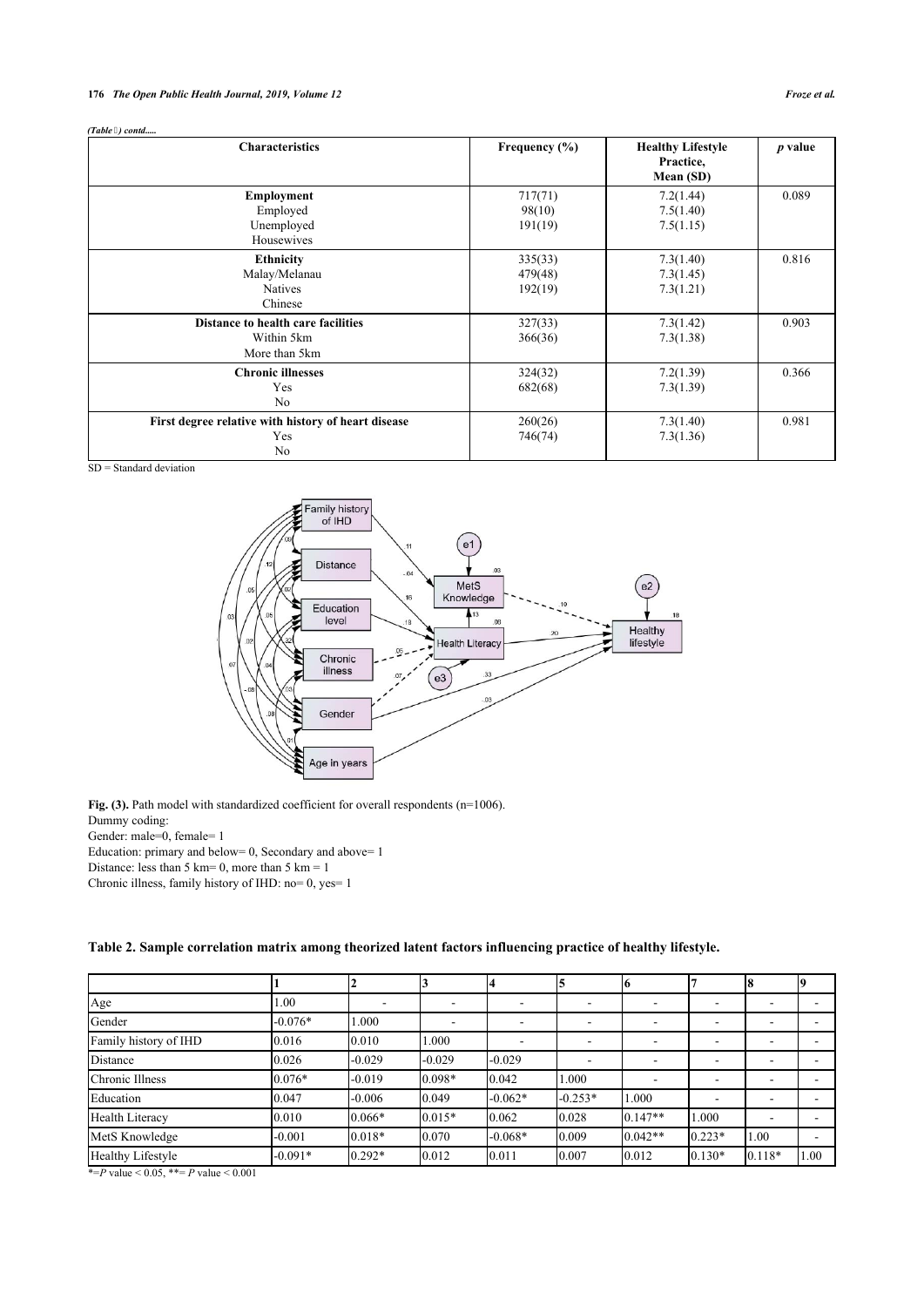|                  | <b>Parameters</b>      | <b>Unstandardized</b> | SE    | <b>Standardized Estimate</b> | 95% CI   |              | P-value |
|------------------|------------------------|-----------------------|-------|------------------------------|----------|--------------|---------|
|                  |                        |                       |       |                              | Lower    | <b>Upper</b> |         |
| Health literacy  | Education              | 3.089                 | 0.584 | 0.170                        | 0.115    | 0.222        | 0.001   |
| Health literacy  | Chronic Illness        | 1.153                 | 0.536 | 0.069                        | 0.018    | 0.118        | 0.033   |
| Health literacy  | Distance               | 1.194                 | 0.518 | 0.072                        | 0.019    | 0.122        | 0.026   |
| Health literacy  | Gender                 | 1.110                 | 0.486 | 0.071                        | 0.020    | 0.120        | 0.026   |
| MetS Knowledge   | <b>Health Literacy</b> | 0.099                 | 0.013 | 0.227                        | 0.180    | 0.274        | 0.001   |
| MetS Knowledge   | Distance               | $-0.589$              | 0.223 | $-0.081$                     | $-0.134$ | $-0.028$     | 0.012   |
| MetS Knowledge   | Family history of IHD  | 0.506                 | 0.239 | 0.065                        | 0.016    | 0.112        | 0.026   |
| Healthy Lifetyle | MetS Knowledge         | 0.038                 | 0.012 | 0.093                        | 0.035    | 0.150        | 0.009   |
| Healthy Lifetyle | <b>Health Literacy</b> | 0.016                 | 0.005 | 0.092                        | 0.040    | 0.141        | 0.002   |
| Healthy Lifetyle | Gender                 | 0.777                 | 0.083 | 0.279                        | 0.240    | 0.333        | 0.001   |
| Healthy Lifetyle | Age                    | $-0.007$              | 0.003 | $-0.071$                     | $-0.119$ | $-0.019$     | 0.019   |

<span id="page-5-0"></span>**Table 3. Standardized regression weights of constructs for overall respondents.**

SE= standard error, CI=confidence interval  $* = p < 0.05$ 

<span id="page-5-1"></span>**Table 4. Path coefficients of the independent determinant variables on dependent variable, Healthy lifestyle practice.**

| <b>Type of</b><br><b>Effect</b> | <b>Family History</b><br>of IHD Effect<br>$\frac{1}{2}$ | <b>Distance</b><br>Effect $(\% )$ | Education<br>Effect $(\% )$ | Chronic<br><b>Illness Effect</b><br>$\frac{9}{6}$ | $(\%)$      |               | Gender Effect   Age Effect (%)  Health Literacy<br>$\frac{1}{2}$ | <b>MetS</b><br>Knowledge<br>(%) |
|---------------------------------|---------------------------------------------------------|-----------------------------------|-----------------------------|---------------------------------------------------|-------------|---------------|------------------------------------------------------------------|---------------------------------|
| Total                           | 0.006(100)                                              | 0.001(100)                        | 0.019(100)                  | 0.008(100)                                        | 0.287(100)  | $-0.071(100)$ | 0.113(100)                                                       | 0.093(100)                      |
| Direct                          | 0(0)                                                    | 0(0)                              | 0(0)                        | 0(0)                                              | 0.279(97.2) | $-0.071(100)$ | 0.092(810.4)                                                     | 0.093(100)                      |
| Indirect                        | 0.006(100)                                              | 0.001(100)                        | 0.019(100)                  | 0.008(100)                                        | 0.008(2.8)  | 0(0)          | 0.021(18.6)                                                      | 0(0)                            |

<span id="page-5-2"></span>The construction of the path diagram revealed that age, gender, health literacy and metabolic syndrome knowledge have a direct effect on healthy lifestyle practice. Gender has both direct and indirect effect on healthy lifestyle practice. Table**4** displays the indirect, direct and total effects of the independent and intermediate variables towards healthy lifestyle practice. The beta coefficient for the direct effect of gender on healthy lifestyle practice in the model is 0.279 (p value  $\leq 0.05$ ). Gender was dummy coded as 0= Male and 1= Female in this path model. Thus, the positive relationship indicates that females are more likely to have healthier lifestyle practice compared to males. In this model pathway, gender has an indirect effect towards healthy lifestyle practice which is mediated by health literacy (beta=  $0.008$ ,  $p < 0.05$ ). The total effect (direct & indirect) from gender to healthy lifestyle practice is 0.287 which is also statistically significant ( $p \leq$ 0.05). Age only has a direct effect on the practice of healthy lifestyle with beta coefficient of -0.071 (p *<* 0.001). Negative correlation suggested that with every unit increase in age, healthy lifestyle practice is lowered. This was an expected direction in this relationship and and is statistically significant. An increase in the unit of family history of ischemic heart disease will improve metabolic syndrome knowledge. Health literacy has both direct and direct effect on healthy lifestyle practice. The direct effect of health literacy towards healthy lifestyle practice has the coefficient of 0.092 which is statistically significant ( $p < 0.05$ ). This means every unit increase in health literacy will improve healthy lifestyle practice of an individual. Health literacy indirect effect towards

healthy lifestyle practice is mediated by metabolic syndrome knowledge with the beta coefficient of 0.021 and is statistically significant. This shows that every unit increase in health literacy will indirectly improve healthy lifestyle practice. The total effect of this structural relationship is 0.113 ( $p < 0.005$ ). This, illustrates the importance of better understanding of disease knowledge in order to practice a healthy lifestyle. Lastly, the direct effect of metabolic syndrome knowledge towards healthy lifestyle practice is 0.093 which is statistically significant (p *<* 0.05). This finding suggests that an increase in every unit of metabolic syndrome will positively impact healthy lifestyle practice.

## *3.3. Multi Group Analysis*

A multi-group path analysis was developed to produce separate subgroup models based on ethnicity, which were divided into Malay/Melanau, Native and Chinese Figs. (**[4](#page-5-2)**-**[6](#page-6-0)**) Female respondents from Malay/Melanau and Native groups have a better healthy lifestyle practice than the male. However, there was no significant difference between gender for Chinese respondents towards the practice of a healthy lifestyle. For all 3 ethnic groups, the only sociodemographic factor that significantly affects health literacy was education level. Correspondingly, health literacy status positively influenced knowledge of metabolic syndrome. Age was reported to be negatively associated with healthy lifestyle practice for Malay/ Melanau and Chinese respondents. Distance of health care facility was a significant factor affecting health literacy for Malay/ Melanau respondents. Influence of having a chronic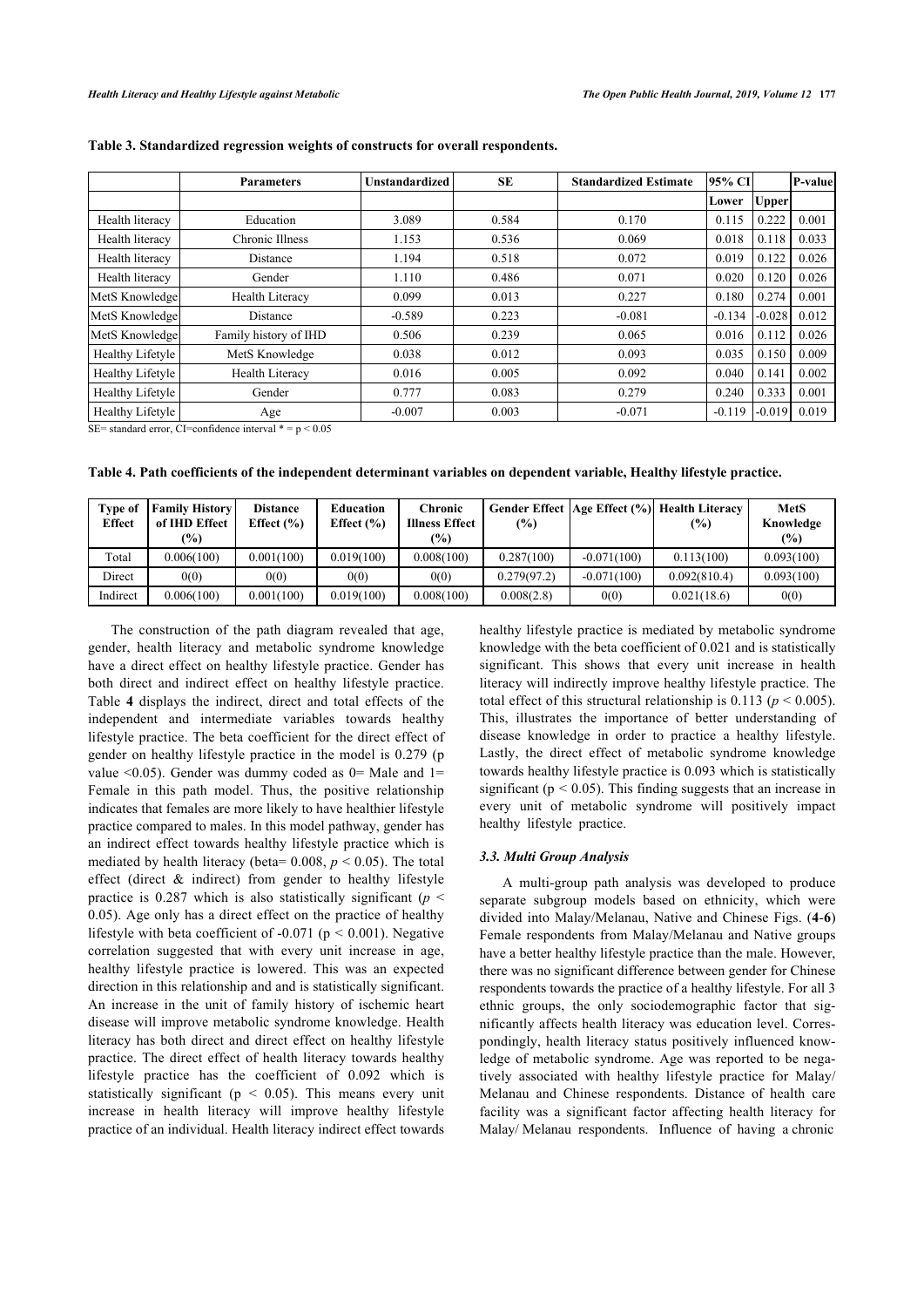

Fig. (4). Path model with standardized coefficient for Malay/Melanau respondents (n=335). Dummy coding:

Gender: male=0, female= 1

Education: primary and below=  $0$ , Secondary and above=  $1$ 

Distance: less than 5 km = 0, more than 5 km = 1

Chronic illness, family history of IHD: no= 0, yes= 1



Fig. (5). Path model with standardized coefficient for Native respondents (n=479). Dummy coding: Gender: male=0, female=1 Education: primary and below=  $0$ , Secondary and above=  $1$ 

Distance: less than 5 km = 0, more than 5 km = 1

<span id="page-6-0"></span>Chronic illness, family history of IHD: no= 0, yes= 1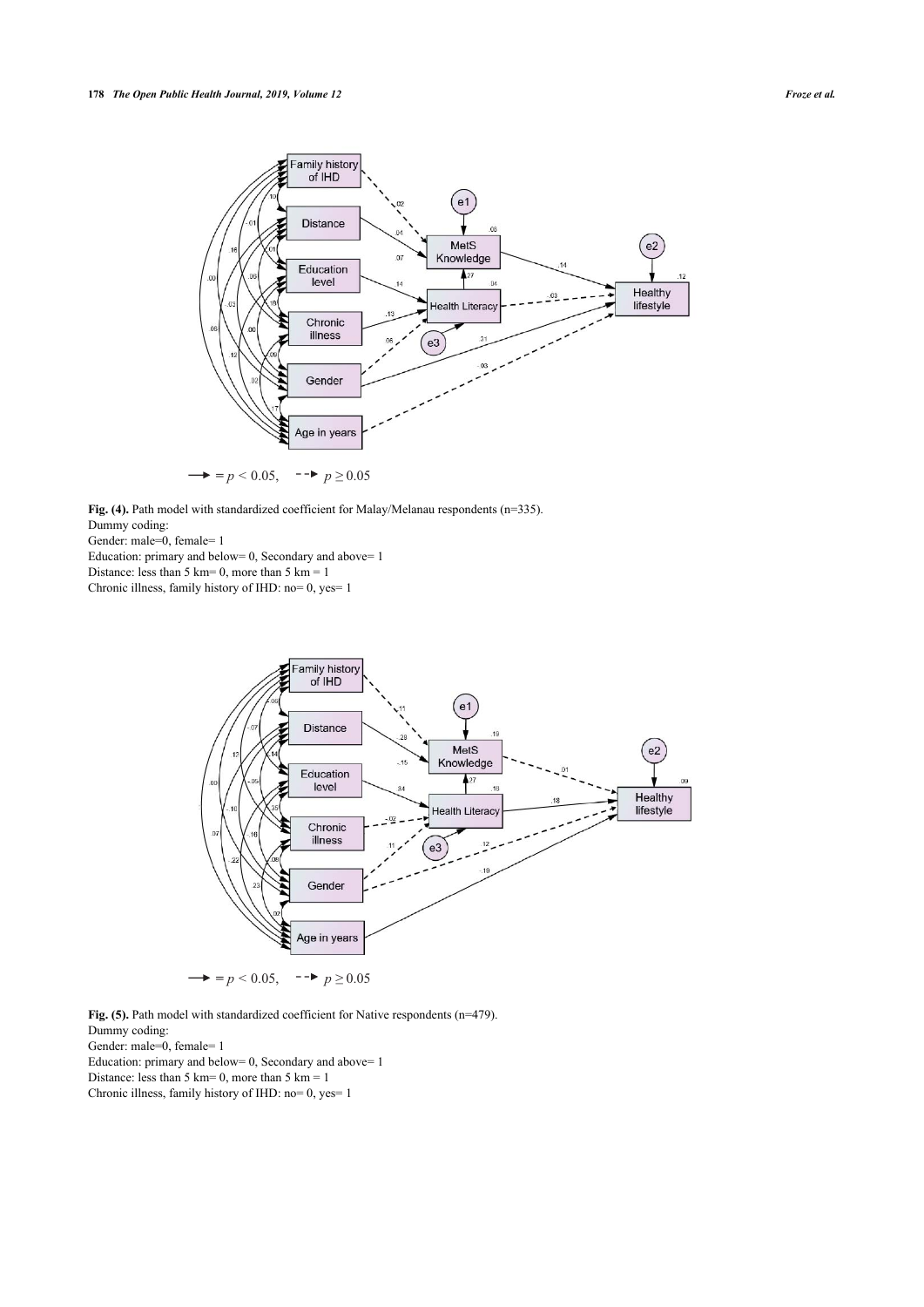

Fig. (6). Path model with standardized coefficient for Chinese respondents (n=192). Dummy coding:

Gender: male=0, female= 1

Education: primary and below= 0, Secondary and above= 1

Distance: less than 5 km = 0, more than 5 km = 1

Chronic illness, family history of IHD: no= 0, yes= 1

illness on health literacy was only significant among the Native respondents. Health care service factor (distance) influenced health literacy for Malay/Melanau ethnic group and metabolic syndrome knowledge for the Chinese respondents. Family history with ischemic heart disease only improved knowledge of metabolic syndrome of the Malay/Melanau respondents. Good health literacy was vital for respondents from Malay/ Melanau and Chinese ethnic group to practice a healthier lifestyle. For the Natives, knowledge of metabolic syndrome was an important determinant of healthy lifestyle practice.

# <span id="page-7-0"></span>**Table 5. Goodness of fit for the overall and multi-group pathway model.**

| <b>Index</b>                                                      | <b>Overall Model</b>  | <b>Multi Group</b>     |
|-------------------------------------------------------------------|-----------------------|------------------------|
| Chi-square                                                        | 12.083                | 69.829                 |
| Degree of freedom                                                 |                       | 32                     |
| Chi-square $p$ value                                              | 0.148                 | 0.000                  |
| Normed chi square $\chi$ 2/df                                     | 1.510                 | 2.182                  |
| Root Mean Square Error of<br>Approximation<br>$(90\% \text{ CI})$ | 0.023(0.000,<br>0.047 | 0.024(0.016,<br>0.032) |
| Comparative fit index                                             | 0.986                 | 0.945                  |
| Adjusted goodness-of-fit index                                    | 0.987                 | 0.962                  |
| Tucker-Lewis coefficient                                          | 0.950                 | 0.809                  |

In summary, for all three ethnic groups, education status positively influenced health literacy status. Correspondingly, health literacy status positively affects knowledge of metabolic syndrome. Gender differences and history of chronic illness has no significant influence on health literacy for all the ethnic groups. However, being female was a strong determinant to

practice a healthy lifestyle for Malay/Melanau and Native groups, but not for Chinese respondents. We observed different determinants influencing the practice of healthy lifestyle among the ethnic groups. For Malay/Melanau respondents, gender and health literacy status influenced healthy lifestyle practice. Knowledge of metabolic syndrome and gender were reported to contribute significantly on the practice of a healthy lifestyle for the Natives. For Chinese respondents, health literacy is the only factor that influences healthy lifestyle practice.

# **3.4. Model Fit**

(Table **[5](#page-7-0)**) goodness of fit for both overall and multi group pathway model. Model fit for overall pathway model was reported to be good with AGFI =  $0.987$ , CFI =  $0.986$  and TLI = 0.950. Additionally,  $\chi$ 2 (8) = 12.083, p = 0.148 and RMSEA = 0.023 (90% CI: 0.000 - 0.047). For multi group analysis, the model fit was also reported to be acceptable with AGFI = 0.962, CFI = 0.945 and TLI= 0.809. Additionally,  $\chi$ 2 (32) = 69.829, p < 0.001 and RMSEA= 0.024 (90% CI: 0.016 - 0.032). Table **[5](#page-7-0)** contains the indirect, direct and total effects of the independent and intermediate variables towards healthy lifestyle practice.

## **4. DISCUSSION**

This study examined theories on factors influencing healthy lifestyle practice among multi-ethnic Sarawakian adults. Two important mediation pathways between socio demographic variables, service factor, history of chronic illness and healthy lifestyle practice were discovered discovered in our study. Health literacy and metabolic syndrome knowledge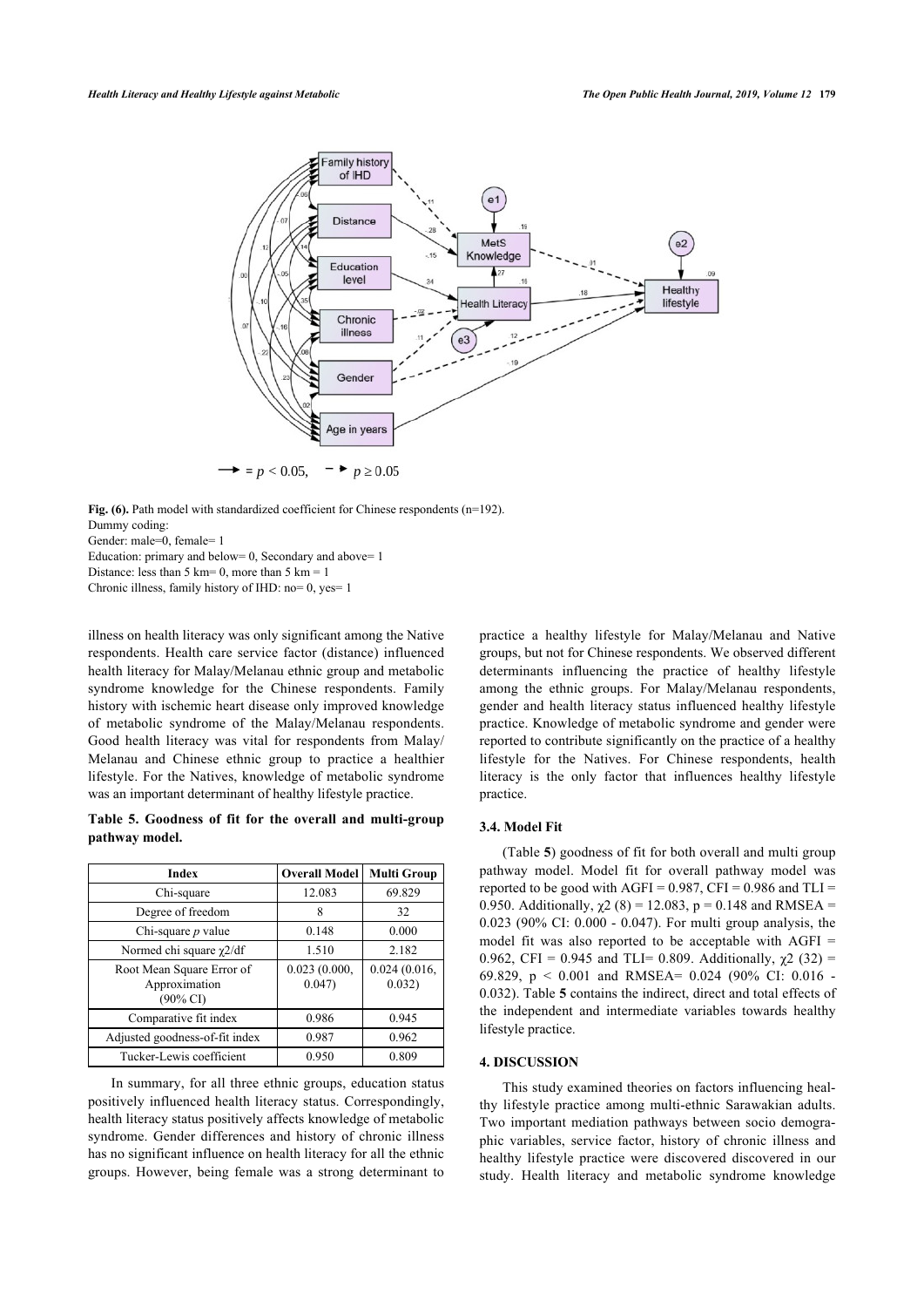significantly mediates pathway between independent variables and healthy lifestyle practice. Current study reported age gender differences, health literacy, and knowledge on metabolic syndrome are direct determinants of healthy lifestyle practice to prevent metabolic syndrome. Health literacy requires a combination of basic literacy skills, communication ability and critical thinking. The result is consistent with previous literature which emphasized on the importance of health literacy towards healthy lifestyle habits [[24\]](#page-10-23). Our study also reported that a better level of health literacy will improve the understanding of disease knowledge and subsequently leads to the practice of healthy lifestyle. The relationship between health knowledge, health literacy and the practice of healthy lifestyle habit has been widely established in other parts of the world [[25](#page-10-20) - [27\]](#page-10-24). This finding is beneficial since health literacy and knowledge are modifiable determinants of health. interventions can be administered on both components. We found that good socioeconomic status, such as education is associated with possessing a higher level of health literacy. Several existing studies reported similar findings[[28](#page-10-25) - [30\]](#page-10-26). This should support the policy of focusing on developing health literacy and integrating the teaching of knowledge of specific diseases in school curriculum. These health-related knowledges should be delivered extensively since childhood to prevent lifestyle related disease. The Protection Motivation Theory which was developed and later revised by Ronald W. Rogers, offers a theory on influential communication, inducing fear that focused on the cognitive processes mediating change of behaviour [\[31\]](#page-10-7). Its main aim is not only to create preventive awareness but also induce fear on lifestyle related diseases. The clear understanding of diseases, its severity, complication and prognosis could deter sedentary lifestyle such as being physically inactive, eating healthy and avoiding or reducing alcohol and tobacco usage.

The current study reported that comorbidity leads to improvement of health literacy and a better understanding of disease knowledge contributed by having a family history of medical illnesses. A similar scenario was reported by Song Y. *et al*. (2013)[[32\]](#page-10-27). However, the distance of the health care facility negatively affects metabolic syndrome knowledge. In contrary to our finding, He *et al*. (2016) in their community study among the elderly in China reported that the greater the distance of health care facility, the poorer the health knowledge [[33\]](#page-10-9). This eventually led to an unhealthy lifestyle practice. Deficiency of knowledge is expected in the rural part of any country, but an effective method of delivering proper health information to the general public is vital. Health and diseasespecific knowledge could be delivered in various ways. Currently, the most effective tool for information dissemination is social media. Malaysians prefer to spend time online than listening to radio, watching television and reading printed materials [[34](#page-10-10)]. Additionally, Malaysian social network users reported to have the highest number of friends on social network in the world [\[35](#page-10-28)].

As public health personnel, our goal should focus on creating awareness and understanding of ailments among healthy population, instead of acquiring disease knowledge when they are ill. Failure to tackle underlying determinant will not improve the pattern of health problems. Burden and cost of curative care services will skyrocket. In this study, healthy lifestyle practices were made up of the following components: physical activity, dietary status, tobacco and alcohol consumption and stress level. Therefore, the score of every component counts in determining the level of healthy lifestyle status of the respondents. A more sedentary lifestyle will result in a lower score of Simple Lifestyle Indicator Questionnaire (SLIQ). Available literature demonstrated the effectiveness of healthy-lifestyle such as adequate fruits and vegetables consumption, not smoking regular physical activity and ability to maintain ideal body weight towards the prevention of metabolic syndrome. Under the principle of health promotion, health behavior is modifiable by addressing factors. Female respondents reported to have better healthy lifestyle practice than male respondents. Similar findings have been reported elsewhere[[36](#page-10-29), [37\]](#page-10-30). Female participants practice better nutritional intake and higher physical activity compared to male participants. Women were more attentive towards information and worldwide issues related to health and diseases than the men. This is a vital discovery since numerous studies reported a higher prevalence of metabolic syndrome in women than men[[6](#page-10-2), [38\]](#page-10-13). Nevertheless, it is vital for both men and women to have healthy lifestyle practice. In this model, age has moderation effects on healthy lifestyle practice. Advancing age turned lifestyle into more motionless and riskier forms [[39,](#page-10-31) [40](#page-10-15)]. However, the biological and social process of aging is likely to encourage discordant behaviours. Biologically, exercise becomes more difficult with age as cardiovascular function and balance decline, and the prevalence of joint problems increases. Older age individuals with inadequate health literacy status are less likely to utilise the written media as a source of health information. This leads to a serious and challenging problem where written information is the main method of information communication in health care settings. This situation is worrying since aging was also proven to elevate the risk of metabolic syndrome. Increasing in age deteriorate lipid profile in both men and women, a condition which is known as dyslipidaemia and can lead to ischemic heart diseases and stroke [\[41](#page-10-22)].

Multi-group analysis demonstrated differences in the pathway leading to a healthy lifestyle among different ethnic groups. Health literacy plays an important role in predicting healthy lifestyle behaviors for Malay/Melanau and Chinese respondents. However, for the Natives, adequate knowledge on the disease itself will deter a sedentary lifestyle. Nevertheless, regardless of the ethnicity and cultural differences, intervention activities should be comprehensive, with emphasis on the cultural aspect of it. Cultural differences have a substantial effect on lifestyle. Studies have shown the importance of addressing issues related to health beliefs and practices of culturally diverse groups [\[42](#page-10-32), [43\]](#page-10-33). Our path model supported eight determinants (age, gender, education, chronic illness, family history of ischemic heart disease, health care facility distance, health literacy and metabolic syndrome knowledge) for healthy lifestyle practice against metabolic syndrome. The interaction between these determinants explained 11 percent of the total variance. Our findings are comparable to other studies that assess complex structural relationship predicating a healthy lifestyle habit [\[44](#page-11-0) - [46](#page-11-1)]. The current study assessed a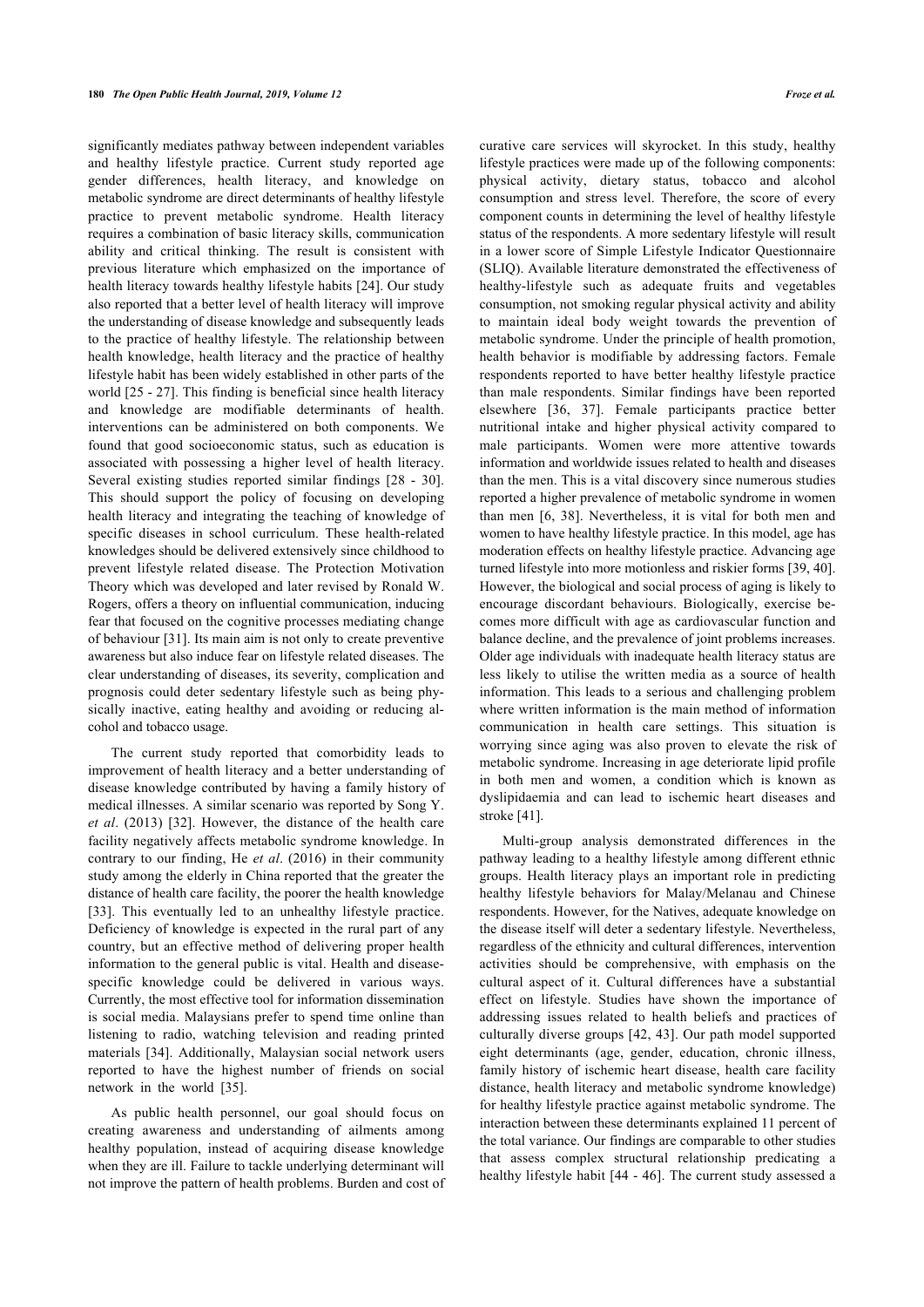combination of all five healthy lifestyle habit elements (physical activity, nutrition, stress, tobacco and alcohol consumption) that prevent metabolic syndrome. Participants fulfilling all criteria of healthy lifestyle habit were considered to have a good preventive lifestyle of metabolic syndrome. To our knowledge, this is the first study to identify the causal model on healthy behaviours against lifestyle-related disease specifically metabolic syndrome among different ethnic groups of Sarawak. Therefore, the current study has practical implications for designing health promotion programs according to the target group. Since the gap for practicing a healthy lifestyle has been identified, it is timely to handle this issue comprehensively. To date, health literacy is a well-established concept and outcome of health promotion [[47,](#page-11-2) [48\]](#page-11-3). It can be nurtured through proper health education. Health education, in a broader understanding, aims to influence not solely on personal lifestyle choices, but also raises awareness of the determinants of health, and encourages individual and collective actions which might lead to an adjustment of these determinants. it is high time that health care professional be the driving force to ensure that health literacy flourish in both individual and community level. The objective of a traditional community-based approach is to create equitable corporations of everyone in a specific community by emphasizing on generating strengths and allocating resources within the community itself [[49\]](#page-11-4). Health and disease knowledge can be nurtured through health education activities. The effort to increase the practice of healthy lifestyle is not just an individual problem, but also societal. Thus, it requires a culturally acceptable approach which can be applied to the population. Simultaneously a multi-disciplinary and multisectoral involvement is important to target a bigger audience.

# **CONCLUSION**

Current study shows the mediation effect of health literacy and knowledge towards the practice of a healthy lifestyle. Poor lifestyle practice can be explained by a lack of information and understanding of certain diseases and deprived health literacy skills. Education to increase the knowledge of important specific diseases will provide better practice of a healthy lifestyle. Additionally, culturally sensitive health education is essential to ensure that information can be delivered effectively across the State which is diverse in term of population. Primordial prevention should target vulnerable groups to inhibit the development of risk factors. From Public Health perspective, the best method of primordial prevention is school-based. Continuous long-standing lifestyle modification and changes in children and adolescents can diminish the development of NCD risk factors and disease onset in later-life. The teaching of disease knowledge and recognising the danger of metabolic syndrome lifestyle risk factors should be integrated into school curriculum.

# <span id="page-9-1"></span><span id="page-9-0"></span>**STRENGTH AND LIMITATION**

<span id="page-9-2"></span>This study is one of the first to demonstrate the mediation effect of health literacy and disease knowledge towards the practice of healthy lifestyle in Malaysia. Sarawak is diverse in ethnic groups. Thus, population study with multistage stratified sampling methods allows for the proper representation of subgroups within the population. Several limitations of this study should be addressed. Firstly, cross-sectional study only permits us to assess independent and dependent variables concurrently. Hence only association can be identified but causality cannot be inferred. Secondly, data were collected by using interviewer-assisted questionnaire which could lead to interviewer bias that can cause distraction and affect the respondent's willingness to disclose sensitive information [\[50](#page-11-5)]. However, it is important to point out that face to face interview facilitates precise screening and evades false information.

# **AUTHOR'S CONTRIBUTION**

All the authors contributed equally.

# **ETHICS APPROVAL AND CONSENT TO PARTI-CIPATE**

Medical Research Ethics Committee of Universiti Malaysia Sarawak (UNIMAS) granted approval to conduct this research.

# **HUMAN AND ANIMAL RIGHTS**

No animals/humans were used for studies that are the basis of this research.

# **CONSENT FOR PUBLICATION**

Formal written consent was obtained, and confidentiality of information was assured.

# **FUNDING**

This work was supported by the Institute of Borneo Studies, Universiti Malaysia Sarawak (Unimas) with the reference number of F05/NRC/1636/2017.

#### **CONFLICT OF INTEREST**

The authors declare that they have no conflict of interest, financial or otherwise.

# **ACKNOWLEDGEMENTS**

The authors would like to thank all participants of this study; lecturers and staffs of Department of Community Medicine and Public Health, Universiti Malaysia Sarawak; Medical Research Ethics Committee of Universiti Malaysia Sarawak; Institute of Borneo Study for the project grant and our research assistants for the excellent work.

# **REFERENCES**

- [1] Collaborators RF. Global, regional, and national comparative risk assessment of 79 behavioural, environmental and occupational, and metabolic risks or clusters of risks, 1990 – 2015 : a systematic analysis for the Global Burden of Disease Study 2015 2017; : 1990-2015.
- [2] Alberti KGMM, Eckel RH, Grundy SM, Zimmet PZ, Cleeman JI, Donato KA, *et al.* Harmonizing the metabolic syndrome: A joint interim statement of the international diabetes federation task force on epidemiology and prevention; National heart, lung, and blood institute; American heart association; World heart federation; International atherosclerosis society; And international association for the study of obesity. Circulation 2009; 120(16): 1640-5. [\[http://dx.doi.org/10.1161/CIRCULATIONAHA.109.192644\]](http://dx.doi.org/10.1161/CIRCULATIONAHA.109.192644) [PMID: [19805654\]](http://www.ncbi.nlm.nih.gov/pubmed/19805654)
- [3] Bradshaw PT, Monda KL, Stevens J. Metabolic syndrome in healthy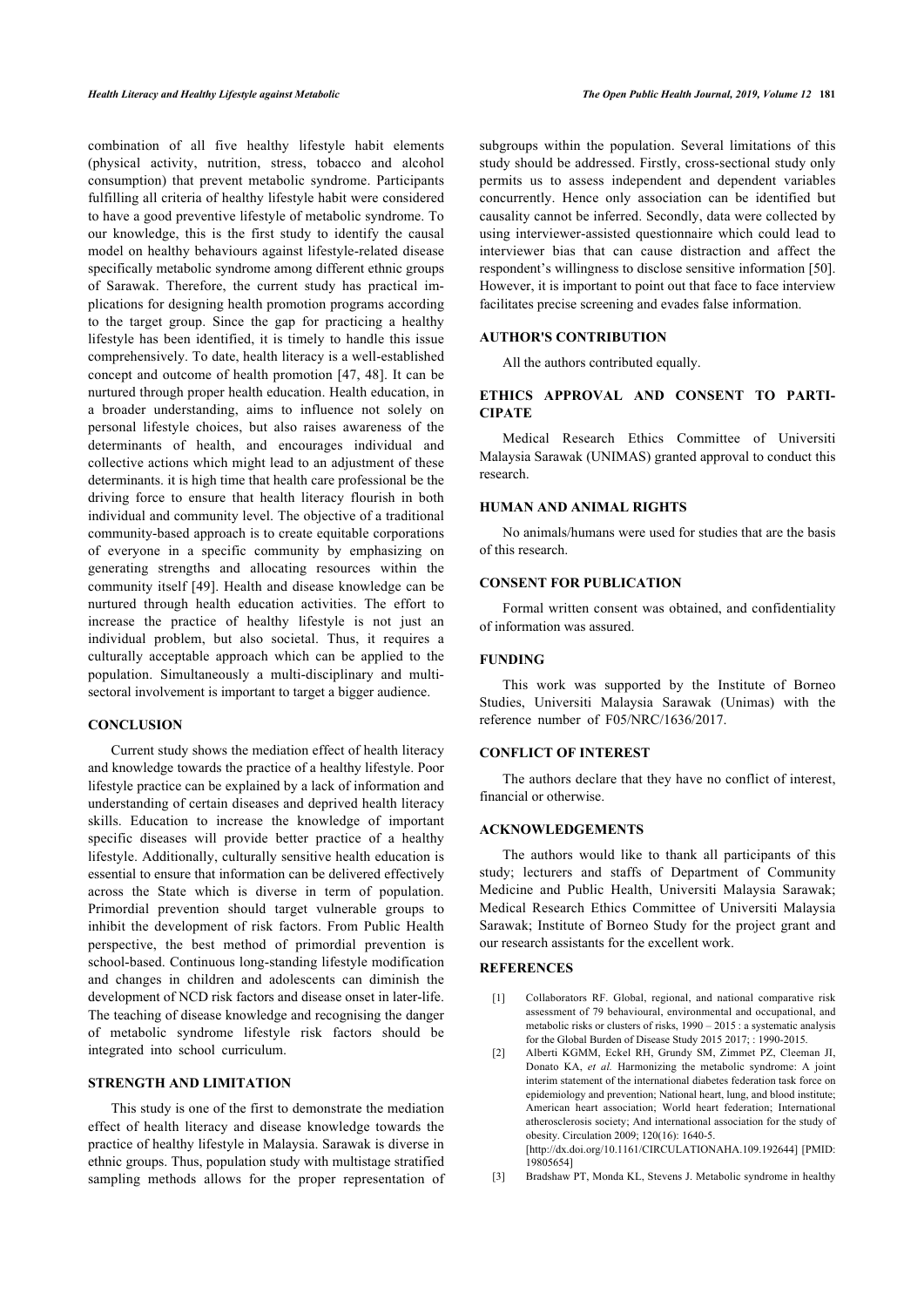obese, overweight, and normal weight individuals: The Atherosclerosis Risk in Communities Study. Obesity (Silver Spring) 2013; 21(1): 203-9.

[\[http://dx.doi.org/10.1002/oby.20248\]](http://dx.doi.org/10.1002/oby.20248) [PMID: [23505187\]](http://www.ncbi.nlm.nih.gov/pubmed/23505187)

- <span id="page-10-23"></span><span id="page-10-20"></span><span id="page-10-0"></span>[4] Nettleton JA, Lutsey PL, Wang Y, Lima JA, Michos ED, Jacobs DR Jr. Diet soda intake and risk of incident metabolic syndrome and type 2 diabetes in the Multi-Ethnic Study of Atherosclerosis (MESA). Diabetes Care 2009; 32(4): 688-94. [\[http://dx.doi.org/10.2337/dc08-1799](http://dx.doi.org/10.2337/dc08-1799)] [PMID: [19151203\]](http://www.ncbi.nlm.nih.gov/pubmed/19151203)
- <span id="page-10-21"></span><span id="page-10-1"></span>[5] O'Neill S, O'Driscoll L. Metabolic syndrome: A closer look at the growing epidemic and its associated pathologies. Obes Rev 2015; 16(1): 1-12.
- [\[http://dx.doi.org/10.1111/obr.12229\]](http://dx.doi.org/10.1111/obr.12229) [PMID: [25407540](http://www.ncbi.nlm.nih.gov/pubmed/25407540)]
- <span id="page-10-24"></span><span id="page-10-2"></span>[6] Ranasinghe P, Mathangasinghe Y, Jayawardena R, Hills AP, Misra A. Prevalence and trends of metabolic syndrome among adults in the asiapacific region: A systematic review. BMC Public Health 2017; 17(1): 101.

[\[http://dx.doi.org/10.1186/s12889-017-4041-1](http://dx.doi.org/10.1186/s12889-017-4041-1)] [PMID: [28109251\]](http://www.ncbi.nlm.nih.gov/pubmed/28109251)

- <span id="page-10-25"></span><span id="page-10-3"></span>[7] Institute for Public Health. National Health and Morbidity Survey 2015 (NHMS 2015). Vol. II: Non-Communicable Diseases, Risk Factors & Other Health Problems. Vol. II, Ministry of health. 2015. 1-291 p
- <span id="page-10-4"></span>[8] Malaysia D of S. Department of Statistics Malaysia Press Release. Department of Statistics Malaysia Press Release Dep Stat Malaysia 2018 June; 5-9.
- <span id="page-10-5"></span>[9] Freedman DA, Bess KD, Tucker HA, Boyd DL, Tuchman AM, Wallston KA. Public health literacy defined. Am J Prev Med 2009; 36(5): 446-51.
- <span id="page-10-26"></span><span id="page-10-6"></span>[\[http://dx.doi.org/10.1016/j.amepre.2009.02.001](http://dx.doi.org/10.1016/j.amepre.2009.02.001)] [PMID: [19362698\]](http://www.ncbi.nlm.nih.gov/pubmed/19362698) [10] Chin J, Morrow DG, Murray MD. NIH Public Access Heal (San Fr)
- 2012 August 2009; 16: 222-41.
- <span id="page-10-7"></span>[11] Nutbeam D. Health literacy as a public health goal: A challenge for contemporary health education and communication strategies into the 21st century. Health Promot Int 2000; 15(3): 259-67. [\[http://dx.doi.org/10.1093/heapro/15.3.259\]](http://dx.doi.org/10.1093/heapro/15.3.259)
- <span id="page-10-27"></span><span id="page-10-8"></span>[12] Squiers L, Peinado S, Berkman N, Boudewyns V, McCormack L. The Health Literacy Skills Framework Journal of Health Communication 2012; 17(sup3): 30-54.

[\[http://dx.doi.org/10.1080/10810730.2012.713442\]](http://dx.doi.org/10.1080/10810730.2012.713442)

- <span id="page-10-9"></span>[13] Suka M, Odajima T, Okamoto M, *et al.* Relationship between health literacy, health information access, health behavior, and health status in Japanese people. Patient Educ Couns 2015; 98(5): 660-8. [\[http://dx.doi.org/10.1016/j.pec.2015.02.013](http://dx.doi.org/10.1016/j.pec.2015.02.013)] [PMID: [25739344\]](http://www.ncbi.nlm.nih.gov/pubmed/25739344)
- <span id="page-10-10"></span>[14] Yokokawa H, Yuasa M, Sanada H, Hisaoka T, Fukuda H. Age and sex-specific impact of health literacy on healthy lifestyle characteristics among Japanese Residents in a Rural Community. Health 2015; 07(06): 679-88.
	- [\[http://dx.doi.org/10.4236/health.2015.76081](http://dx.doi.org/10.4236/health.2015.76081)]
- <span id="page-10-29"></span><span id="page-10-28"></span><span id="page-10-11"></span>[15] Suka M, Odajima T, Kasai M, *et al.* The 14-item health literacy scale for Japanese adults (HLS-14). Environ Health Prev Med 2013; 18(5): 407-15.

[\[http://dx.doi.org/10.1007/s12199-013-0340-z\]](http://dx.doi.org/10.1007/s12199-013-0340-z) [PMID: [23689952\]](http://www.ncbi.nlm.nih.gov/pubmed/23689952)

- <span id="page-10-30"></span><span id="page-10-12"></span>[16] Yahia N, Brown C, Rapley M, Chung M. Assessment of college students' awareness and knowledge about conditions relevant to metabolic syndrome. Diabetol Metab Syndr 2014; 6(1): 111. [\[http://dx.doi.org/10.1186/1758-5996-6-111](http://dx.doi.org/10.1186/1758-5996-6-111)] [PMID: [25360161\]](http://www.ncbi.nlm.nih.gov/pubmed/25360161)
- <span id="page-10-13"></span>[17] Godwin M, Streight S, Dyachuk E, *et al.* Testing the simple lifestyle indicator questionnaire: Initial psychometric study. Can Fam Physician 2008; 54(1): 76-7.
- <span id="page-10-31"></span><span id="page-10-14"></span>[PMID: [18208960](http://www.ncbi.nlm.nih.gov/pubmed/18208960)] [18] Stage F, Carter H, Nora A. Path Analysis: An introduction and analysis of a decade of research. J Educ Res 2004; 98(1): 5-13. [\[http://dx.doi.org/10.3200/JOER.98.1.5-13](http://dx.doi.org/10.3200/JOER.98.1.5-13)]
- <span id="page-10-15"></span>[19] Cheung G, Lau R. Testing mediation and suppression effects of latent variables. Organ Res Methods 2007; 11(2): 296-325. [\[http://dx.doi.org/10.1177/1094428107300343](http://dx.doi.org/10.1177/1094428107300343)]
- <span id="page-10-16"></span>[20] Steiger J. Understanding the limitations of global fit assessment in structural equation modeling. Pers Individ Dif 2007; 42(5): 893-8. [\[http://dx.doi.org/10.1016/j.paid.2006.09.017\]](http://dx.doi.org/10.1016/j.paid.2006.09.017)
- <span id="page-10-22"></span><span id="page-10-17"></span>[21] Tabachnick B, Fidell L. Using multivariate statistics.  $5<sup>th</sup>$  ed. Boston: Pearson Education 2007.
- <span id="page-10-18"></span>[22] Hu L, Bentler P. Cutoff criteria for fit indexes in covariance structure analysis: Conventional criteria versus new alternatives. Struct Equ Modeling 1999; 6(1): 1-55. [\[http://dx.doi.org/10.1080/10705519909540118\]](http://dx.doi.org/10.1080/10705519909540118)
- <span id="page-10-32"></span><span id="page-10-19"></span>[23] Bollen K, Stine R. Bootstrapping Goodness-of-Fit Measures in
- <span id="page-10-33"></span>Structural Equation Models. Sociol Methods Res 1992; 21(2): 205-29.

[\[http://dx.doi.org/10.1177/0049124192021002004\]](http://dx.doi.org/10.1177/0049124192021002004)

- [24] Hsu W, Chiang C, Yang S. The effect of individual factors on health behaviors among college students: The mediating effects of eHealth literacy. J Med Internet Res 2014; 16(12)e287 [\[http://dx.doi.org/10.2196/jmir.3542\]](http://dx.doi.org/10.2196/jmir.3542) [PMID: [25499086](http://www.ncbi.nlm.nih.gov/pubmed/25499086)]
- [25] Kudo N, Yokokawa H, Fukuda H, Hisaoka T, Isonuma H, Naito T. Analysis of Associations between Health Literacy and Healthy Lifestyle Characteristics among Japanese Outpatients with Lifestylerelated Disorders. J Gen Fam Med [Internet] 2016; 17(4): 299-306.  $[http://dx.doi.org/10.14442/jgfm.17.4299]$
- [26] Williams MV, Baker DW, Parker RM, Nurss JR. Relationship of functional health literacy to patients' knowledge of their chronic disease. A study of patients with hypertension and diabetes. Arch Intern Med 1998; 158(2): 166-72.
	- [\[http://dx.doi.org/10.1001/archinte.158.2.166\]](http://dx.doi.org/10.1001/archinte.158.2.166) [PMID: [9448555\]](http://www.ncbi.nlm.nih.gov/pubmed/9448555)
- [27] Hom JM, Lee JY, Divaris K, Baker AD, Vann WF Jr. Oral health literacy and knowledge among patients who are pregnant for the first time. J Am Dent Assoc 2012; 143(9): 972-80. [\[http://dx.doi.org/10.14219/jada.archive.2012.0322](http://dx.doi.org/10.14219/jada.archive.2012.0322)] [PMID: [22942](http://www.ncbi.nlm.nih.gov/pubmed/22942%20142) [142](http://www.ncbi.nlm.nih.gov/pubmed/22942%20142)]
- [28] Liu Y, Wang Y, Liang F, Chen Y, Liu L, Li Y. Health Literacy Status and Influencing Factors of Older Population in Xinjiang 2015; 44(7): 913-9.
- [29] Sun X, Shi Y, Zeng Q, *et al.* Determinants of health literacy and health behavior regarding infectious respiratory diseases: A pathway model. BMC Public Health 2013; 13(1): 261.
	- [\[http://dx.doi.org/10.1186/1471-2458-13-261\]](http://dx.doi.org/10.1186/1471-2458-13-261) [PMID: [23521806\]](http://www.ncbi.nlm.nih.gov/pubmed/23521806)
- [30] Wu Y, Wang L, Cai Z, Bao L, Ai P, Ai Z. Prevalence and risk factors of low health literacy: A community-based study in Shanghai, China. Int J Environ Res Public Health 2017; 14(6) E628 [\[http://dx.doi.org/10.3390/ijerph14060628\]](http://dx.doi.org/10.3390/ijerph14060628) [PMID: [28604645](http://www.ncbi.nlm.nih.gov/pubmed/28604645)]
	-
- [31] Rogers R. Cognitive and physiological processes in fear appeals and attitude change: A revised theory of protection motivation Soc Psychophysiological A Sourceb. 1983;(January):153–77. Available from: https://academic. oup. com/ jdsde/article- look [doi/10.1093/deafed/ent031](https://academic.oup.com/jdsde/article-lookup/doi/10.1093/deafed/ent031)
- [32] Song Y, Ma W, Yi X, *et al.* Chronic diseases knowledge and related factors among the elderly in Jinan, China. PLoS One 2013; 8(6)e68599 [\[http://dx.doi.org/10.1371/journal.pone.0068599\]](http://dx.doi.org/10.1371/journal.pone.0068599) [PMID: [23826394\]](http://www.ncbi.nlm.nih.gov/pubmed/23826394)
- [33] He Z, Cheng Z, Shao T, Liu C, Shao P, Bishwajit G, et al. Factors Influencing Health Knowledge and Behaviors among the Elderly in Rural China 2016; 1-16. [\[http://dx.doi.org/10.3390/ijerph13100975\]](http://dx.doi.org/10.3390/ijerph13100975)

[34] Wok S, Mohamed S. Internet and social media in Malaysia: Development. Challenges and potentials. The evolution of media

- communication 2017. [35] Muniandy L, Muniandy B. The impact of social media in social and political aspects in Malaysia: An overview. Int J Humanit Soc Sci
- 2013; 3(11): 71-6. [36] Paulik E, Bóka F, Kertész A, Balogh S, Nagymajtényi L. Determinants of health-promoting lifestyle behaviour in the rural areas of Hungary. Health Promot Int 2010; 25(3): 277-88.
	- [\[http://dx.doi.org/10.1093/heapro/daq025](http://dx.doi.org/10.1093/heapro/daq025)] [PMID: [20413403\]](http://www.ncbi.nlm.nih.gov/pubmed/20413403)
- [37] Ek S. Gender differences in health information behaviour: A Finnish population-based survey. Health Promot Int 2015; 30(3): 736-45. [\[http://dx.doi.org/10.1093/heapro/dat063\]](http://dx.doi.org/10.1093/heapro/dat063) [PMID: [23985248](http://www.ncbi.nlm.nih.gov/pubmed/23985248)]
- [38] Bentley-Lewis R, Koruda K, Seely EW. The metabolic syndrome in women. Nat Clin Pract Endocrinol Metab 2007; 3(10): 696-704. [\[http://dx.doi.org/10.1038/ncpendmet0616](http://dx.doi.org/10.1038/ncpendmet0616)] [PMID: [17893688\]](http://www.ncbi.nlm.nih.gov/pubmed/17893688)
- [39] Harvey JA, Chastin SFM, Skelton DA. Prevalence of sedentary behavior in older adults: A systematic review. Int J Environ Res Public Health 2013; 10(12): 6645-61.
- [\[http://dx.doi.org/10.3390/ijerph10126645\]](http://dx.doi.org/10.3390/ijerph10126645) [PMID: [24317382](http://www.ncbi.nlm.nih.gov/pubmed/24317382)]
- [40] Yokokawa H, Yuasa M, Sanada H. Age-and sex-specific impact of health literacy on healthy lifestyle characteristics among Japanese Residents in a rural community. Health (Irvine Calif) 2015; (June): 679-88. [Internet].

[\[http://dx.doi.org/10.4236/health.2015.76081\]](http://dx.doi.org/10.4236/health.2015.76081)

[41] Hunter GR, Snyder SW, Kekes-Szabo T, Nicholson C, Berland L. Intra-abdominal adipose tissue values associated with risk of possessing elevated blood lipids and blood pressure. Obes Res 1994; 2(6): 563-8. [\[http://dx.doi.org/10.1002/j.1550-8528.1994.tb00106.x\]](http://dx.doi.org/10.1002/j.1550-8528.1994.tb00106.x) [PMID: [163](http://www.ncbi.nlm.nih.gov/pubmed/163%2055516)

[55516](http://www.ncbi.nlm.nih.gov/pubmed/163%2055516)]

- [42] Hernandez L, Blazer D. Genes, behavior, and the social environment. Washington, DC: National Academies Press 2006.
- [43] Swierad EM, Vartanian LR, King M. The influence of ethnic and